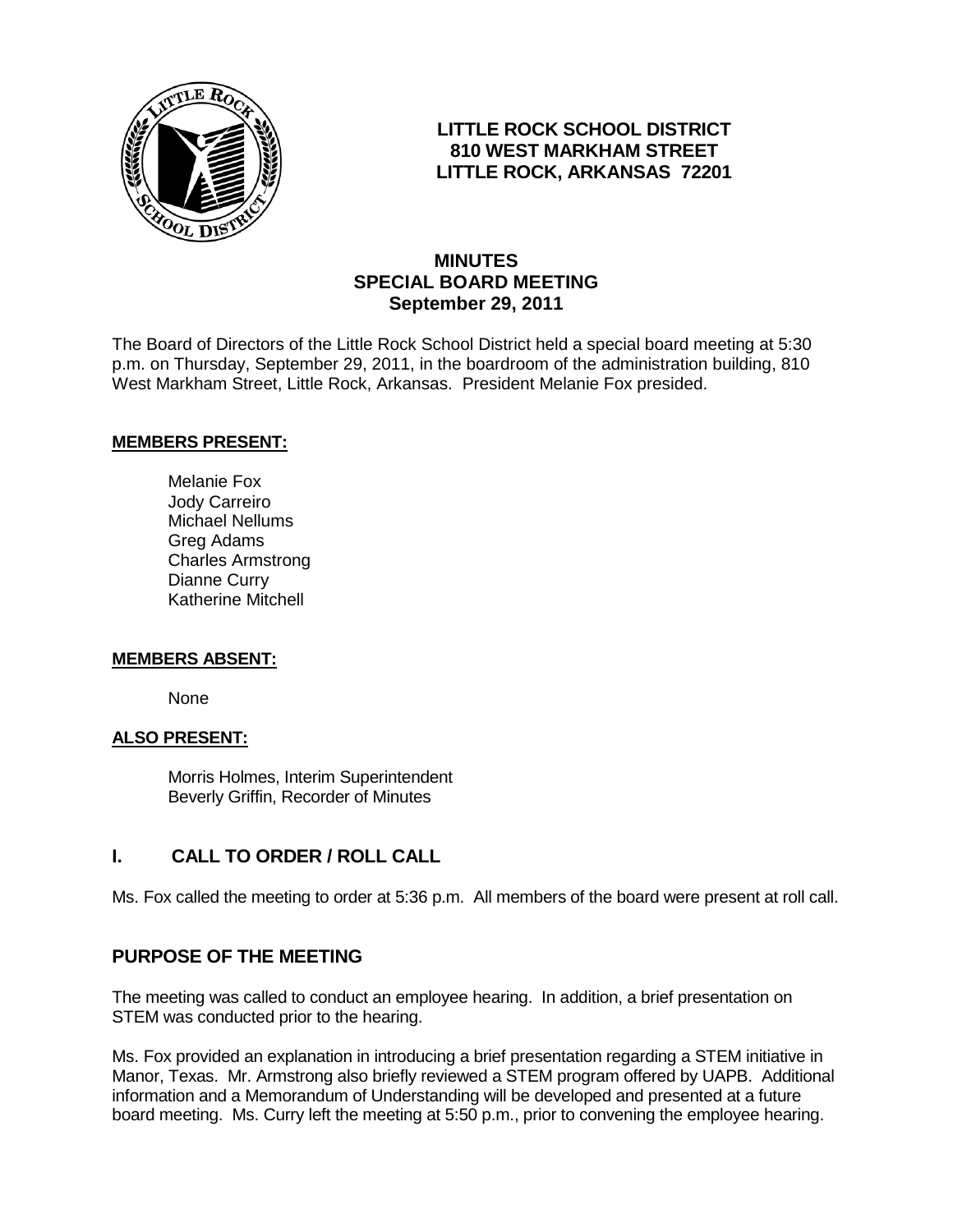Board Meeting September 29, 2011 Page 2

### **HEARING**

Transportation employee, Marilyn Robinson was recommended for termination for failure to follow a request from Principal Ericka McCarroll and for other child safety and unsafe operations of a school bus. The letter recommending termination from Superintendent Holmes was provided for the board's review. David Hartz conducted the hearing on behalf of the district; Michael Coleman represented the employee.

A video recording from the school bus was presented for review. In the video, the employee was on a personal cell phone and was asked by Principal McCarroll to move the school bus so that she could get her car out. Ms. Robinson refused to move the bus and continued to speak on the cell phone for several minutes after the request to move was made. She moved from the driver's seat and continued the phone conversation from another seat on the bus.

Ericka McCarroll was present as a witness. Mr. Hartz and Mr. Coleman questioned her regarding the day of the incident and her reasons for needing to leave the campus.

Edna White, secretary at Bale Elementary, worked as a paraprofessional during the summer program. Ms. White was asked about where her car was parked and specifically about the reason she went to her car during the incident with Ms. Robinson's refusal to move the bus.

The board took a brief recess and returned to session at 7:10 p.m.

The board reviewed video clips recorded from the cameras on Ms. Robinson's bus on July 8, 11, 12 and 13. In these clips, Ms. Robinson was seen driving with one hand, driving without a seat belt, speeding, eating while driving and turning off the checkmate security system without following proper protocol for ensuring all students had exited the bus.

Mike Martello, transportation director, was called as a witness. He responded to questions regarding the video clips reviewed by the board. He also discussed the school bus safety training required of the drivers, including the required hours of testing and reviews by the Arkansas transportation department. He also responded to questions from Mr. Coleman regarding the investigation into this incident.

Mr. Coleman stated his contention that Ms. Robinson wasn't afforded due process in this incident. He admitted that her behavior was inexcusable, but he believed the actions weren't severe enough for termination. She was not granted a meeting with her supervisor prior to the letter of termination being sent, nor was she offered a level two hearing prior to coming before the board for hearing.

He called McKinley Malone as a witness for Ms. Robinson. Mr. Malone stated on the day of the incident, Ms. McCarroll became visibly upset about Ms. Robinson's behavior. He stated it would have been easier for another car in the drive to move rather than the bus. He also stated that the incident could have been avoided had Ms. Robinson just moved when she was asked.

Mr. Coleman questioned David Hartz regarding the process used to recommend an employee for termination and setting disciplinary meetings. Mr. Hartz discussed level one and level two hearings, and the requirements of due process.